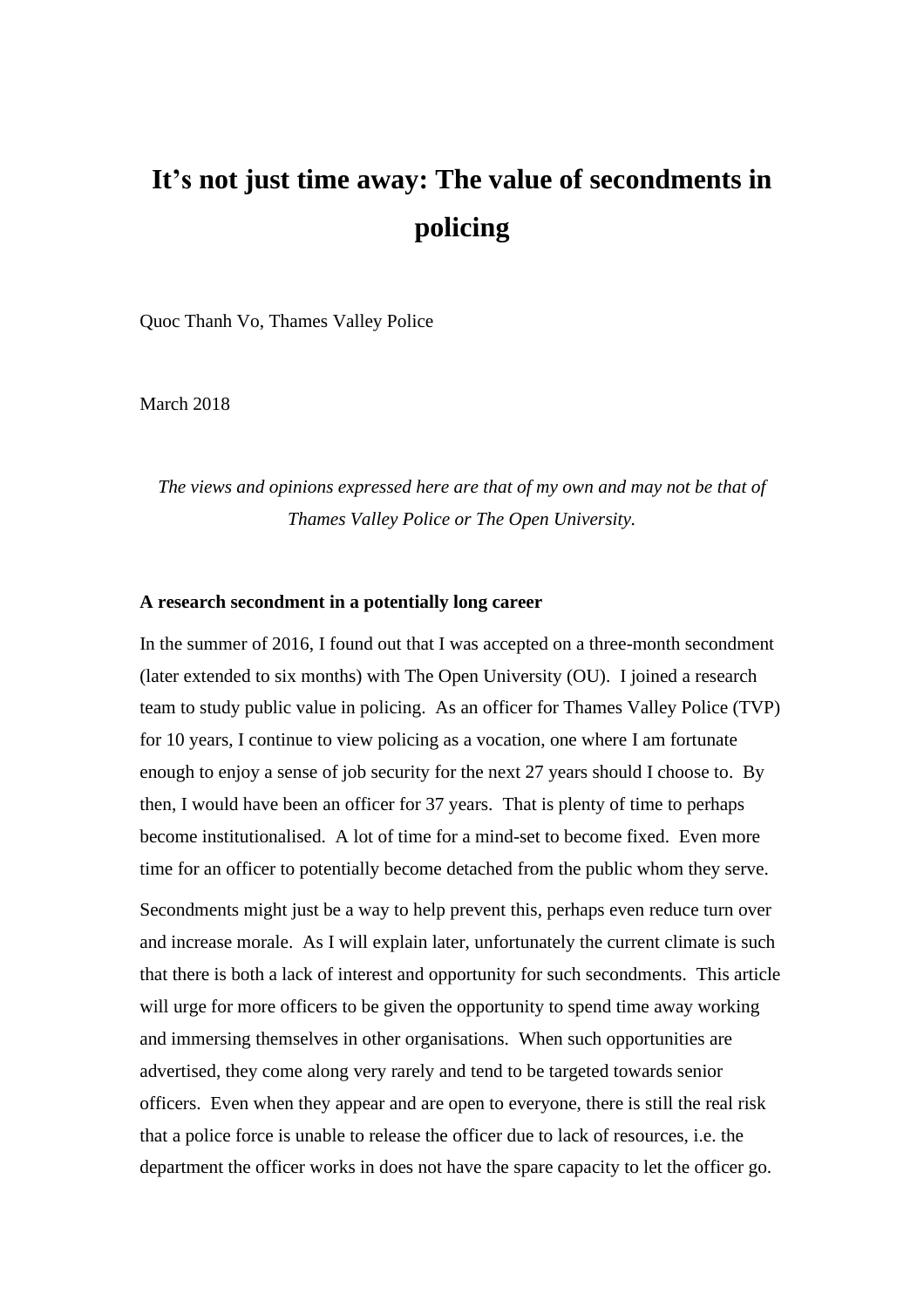A short three-month secondment would merely represent less than one percent of the potential career of many officers and for me, this figure is a minuscule 0.7%. I will begin with explaining why I applied for the secondment in the first place before describing my time with the Open University as a Senior Practitioner Fellow. I will conclude by summarising what I have gained from the experience and leave some final remarks hoping for more officers to be encouraged to pursue such opportunities.

I applied for the secondment because I was interested in policing research and wanted to learn from academics. I wanted to see for myself how the Evidence-Based Policing (EBP) movement was seen from the outside as it is something still relativity new from within policing. The term EBP was first defined in the 1990s by Prof. Lawrence Sherman, with research into policing dating back decades before that. Yet, it took until 2010 for the formation of the UK Society of Evidence-Based Policing. It took a further two years after that before The College of Policing (formally the National Police Improvement Agency) placed an "evidenced-based approach to policing" at its core. Why has it taken so long? I also felt that this practitioner and academic "cocreation and use of research" (Hartley, 2017) was an ideal environment to de-mystify what academics do. Police officers and staff are inundated with emails, newsletters, and reports informing them of policy changes or invitations to take part in research by completing online questionnaires. It could be said that frontline officers generally do not have a complete understanding of how such policy changes were decided upon or what was the evidence base used to support a decision. Is there actually any practical purpose of completing these questionnaire requests, or is it to help a colleague or academic obtain a qualification from a thesis that would end up gathering dust on a desk, having no impact on day-to-day policing and ignored by policy makers? I hoped that accepting the secondment would help strengthen my position about the value of research when arguing against such cynicism and negativity. From my perspective, I believe the secondment has fulfilled this goal, as I will explain.

# **The work of the secondment**

I started my secondment in July 2016. I worked within a research team examining public value in policing. Given the range of activities that the police undertake, and the pressure on budgets for policing, a substantial part of my work was to develop the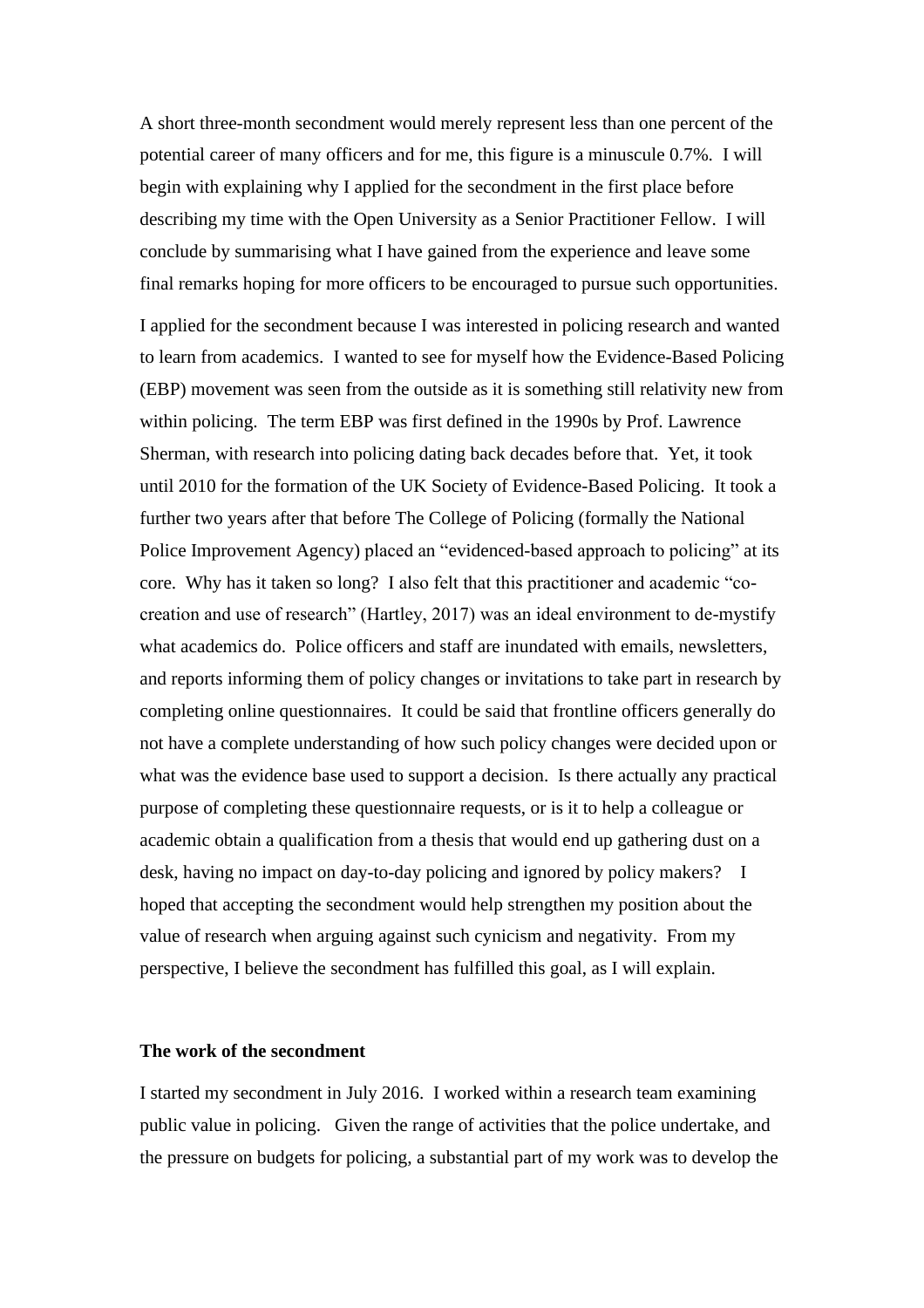use of a particular method (called Q methodology) to identify how stakeholders view policing priorities. These stakeholders are: the public, the police and policing partners. What someone values most or least about policing is heavily dependent on their own personal experiences. Q methodology is a research method that aims to provide a systematic and rigorous means of studying subjectivity (Mckeown & Thomas, 1988) by examining social issues where there is *"much debate, conflict and contestations"* (Barry & Proops, 1999, pg. 339). It is this ability to study subjectivity that makes the method well equipped to study such a contested issue like policing priorities. It is a mixed method approach, combining elements from both qualitative and quantitative methodologies. Until I joined the secondment, I did not even know such a methodology existed.

My secondment with the OU was extended from three months to six months because it was felt by both Thames Valley Police and the Open University that the extra time would benefit the research project, enable me to contribute to writing up the research (Vo et al, 2017) and allow me to learn more to take back to my organisation. I led the design of what we called the Q-Board. This is a magnetic board where participants are asked to rank 62 policing statements relating to priorities that are written on acrylic tiles. One of the advantages of a Q sort over a survey with Likert scales (range of answer options) or binary questions (two answer options) is that the participant is forced to prioritise some statements over others. This is possible because the shape of the Q Board means that only a particular number of statements can be given a high priority, while others must inevitably take a lower priority. The 62 statements were obtained from a number of sources, such as Police and Crime Commissioner Plans, focus groups, neighbourhood surveys and other literature.

The analysis revealed four distinct views amongst the participants about what policing should prioritise: 1) Personal Harm - reducing serious personal psychological and physical harm; 2) Engagement - reducing community harm and creating a fearless society; 3) Crime-fighter - a focus on crime itself; and 4) Good Cop - policing that is committed to serving the public. It found that there were more similarities of views across the stakeholders than differences. In other words, the public share very similar views to police officers about what is most important, contrary to many neighbourhood surveys. This might be as a result of the methodology requiring participants to view all the statements and be forced to prioritise in such a manner that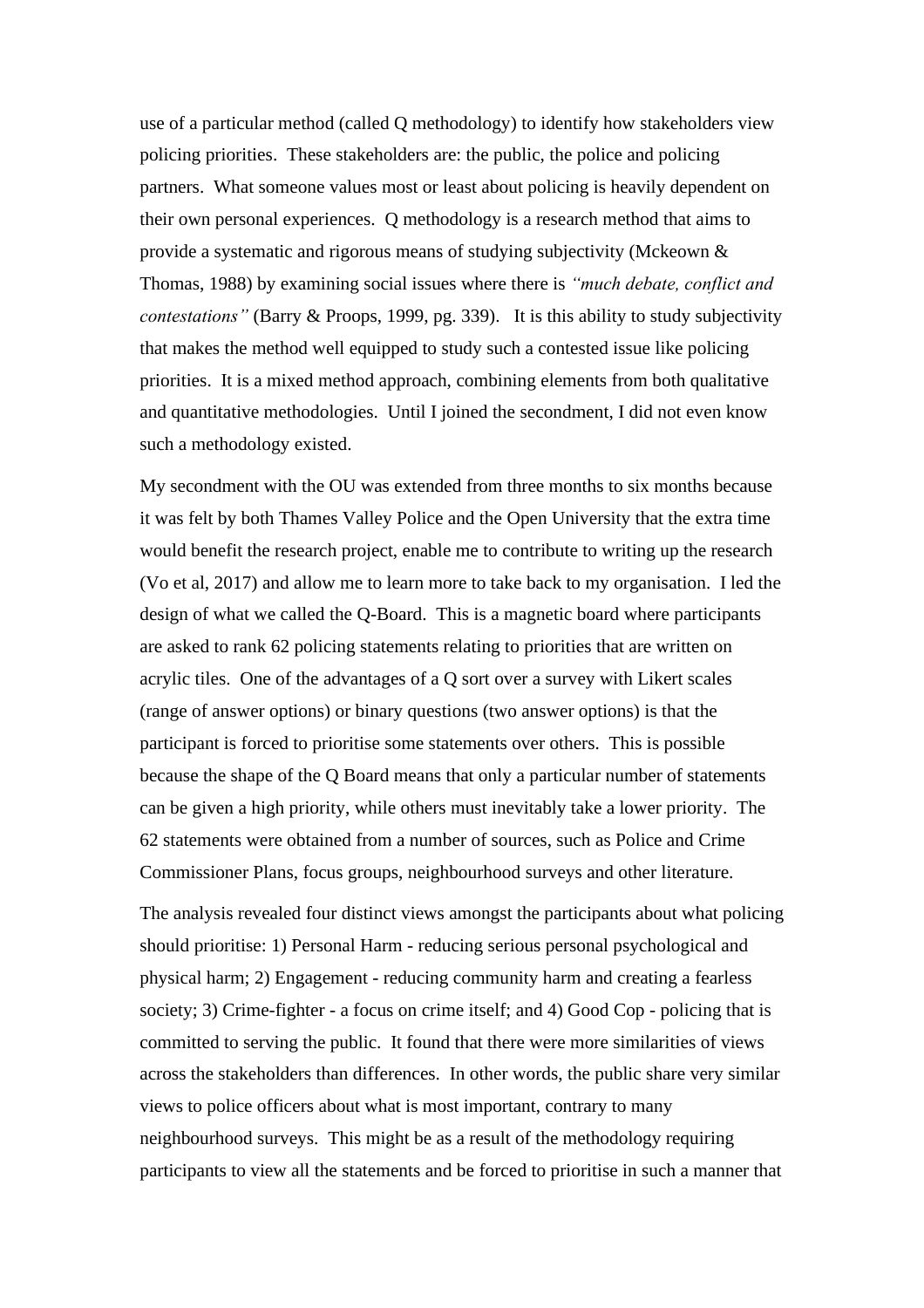not everything can be most important. Doing so reflects the reality that there is a limited police budget with a finite number of officers. The study also unexpectedly discovered that the Q Board worked well as a community engagement tool and a means to educate the public about what the police do. To reach the findings briefly summarised above, I organised the fieldwork to collect the ranking of policing priorities from police, partner agencies and members of the public. I also drafted a how-to guide on Q methodology to help police and other public organisations use this research method.



Fig. 1: The Q Board accommodating 62 statements (Vo, et al 2017, pg. 20)

The secondment was not just about conducting research. I was able to participate in various seminars, conferences (including presenting at an international public management conference in Budapest), held meetings with partner agencies and the public about the research and attended events such as the PMM Live! at the House of Lords. PMM Live! was an opportunity to meet Lord Bichard along with academics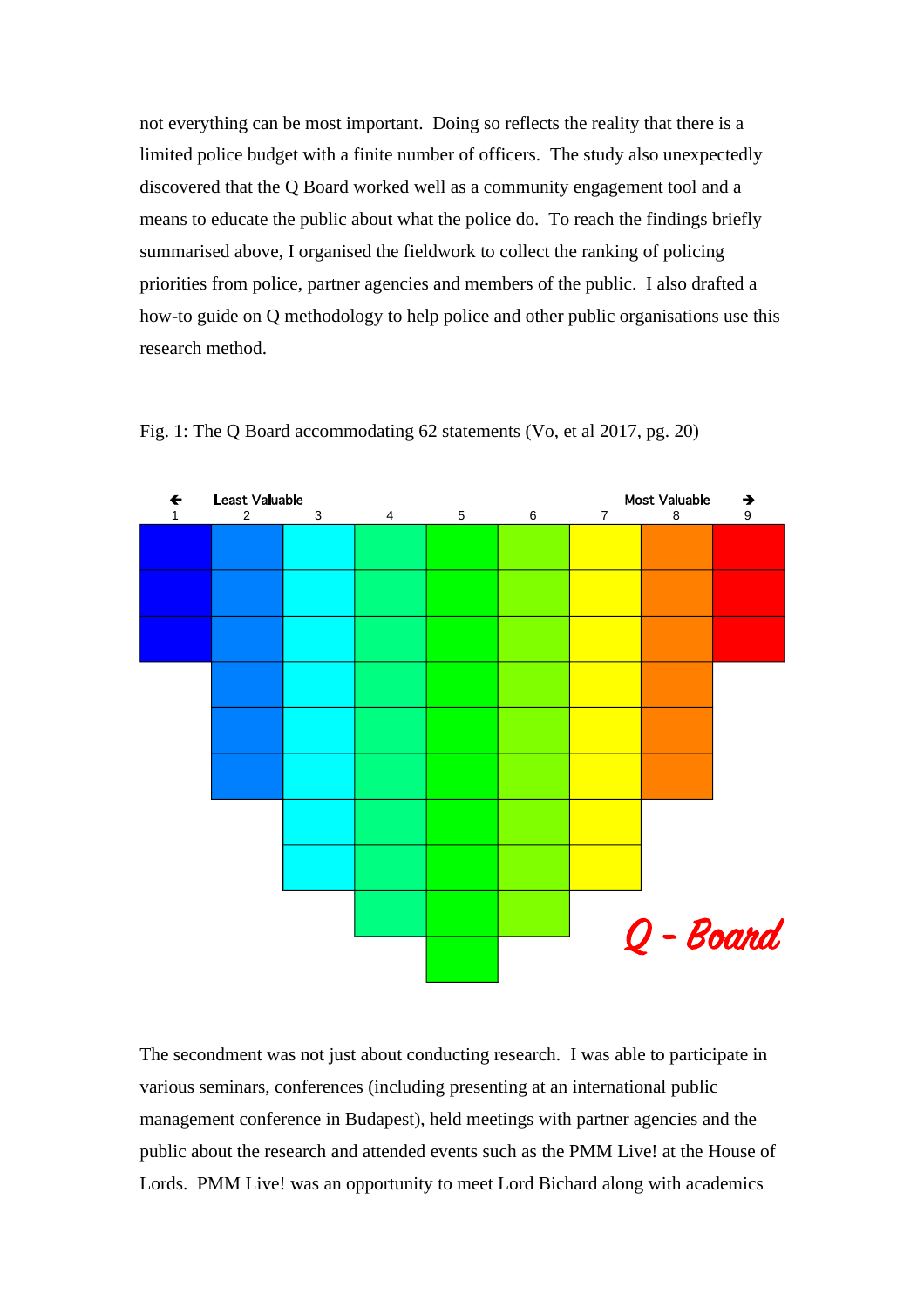and practitioners to discuss the problem with government access to knowledge. I was introduced as an example of how knowledge could be shared between different organisations. In my case, this was between the Police and academics. I spoke with attendees about my experience and how arrangements like this could be beneficial for their own organisations. To give an idea of what my typical work pattern looked like, it involved doing a lot of reading focused on the research topic; time to think about the research design, method and analysis; organising focus groups; travelling to complete these focus groups and collecting data using the Q-Board; writing up the research; record what is being done and why in order to be able to lead the writing of the final report at a later stage.

# **A learning culture**

As I became immersed into the academic working environment, I was immediately struck by how friendly and engaging everyone was at the OU. This was a feeling that was replicated when I met with academics and partners from other institutions in the UK and abroad. Everyone I spoke to was genuinely interested in what I did as a police officer on a day-to-day basis and keen to discuss how we (as academics and practitioners) could work together. Through close collaboration between academics and practitioner, we have the real potential to contribute to the literature and knowledge through rigorous research. If done correctly, the research we complete could also be of real practical benefit from senior leaders in the police right down to front-line officers.

The different types of meetings I sat in, both as an observer and as a contributor highlighted something very different to what I had become accustomed to in policing, at least from a front-line perspective. Whilst there would usually be someone who chairs the research team meeting, it was sometimes not clear to me who was the most senior member of staff. Discussions were open, with feedback and constructive comments to challenge thinking expected and welcomed. It was done very professionally and thoughtfully. It was a safe environment for staff to improve their own research and learn from each other (including discussing any mistakes to avoid in the future), regardless of seniority. The OU also held regular seminars where academic staff presented to colleagues their current, recent or future research. Such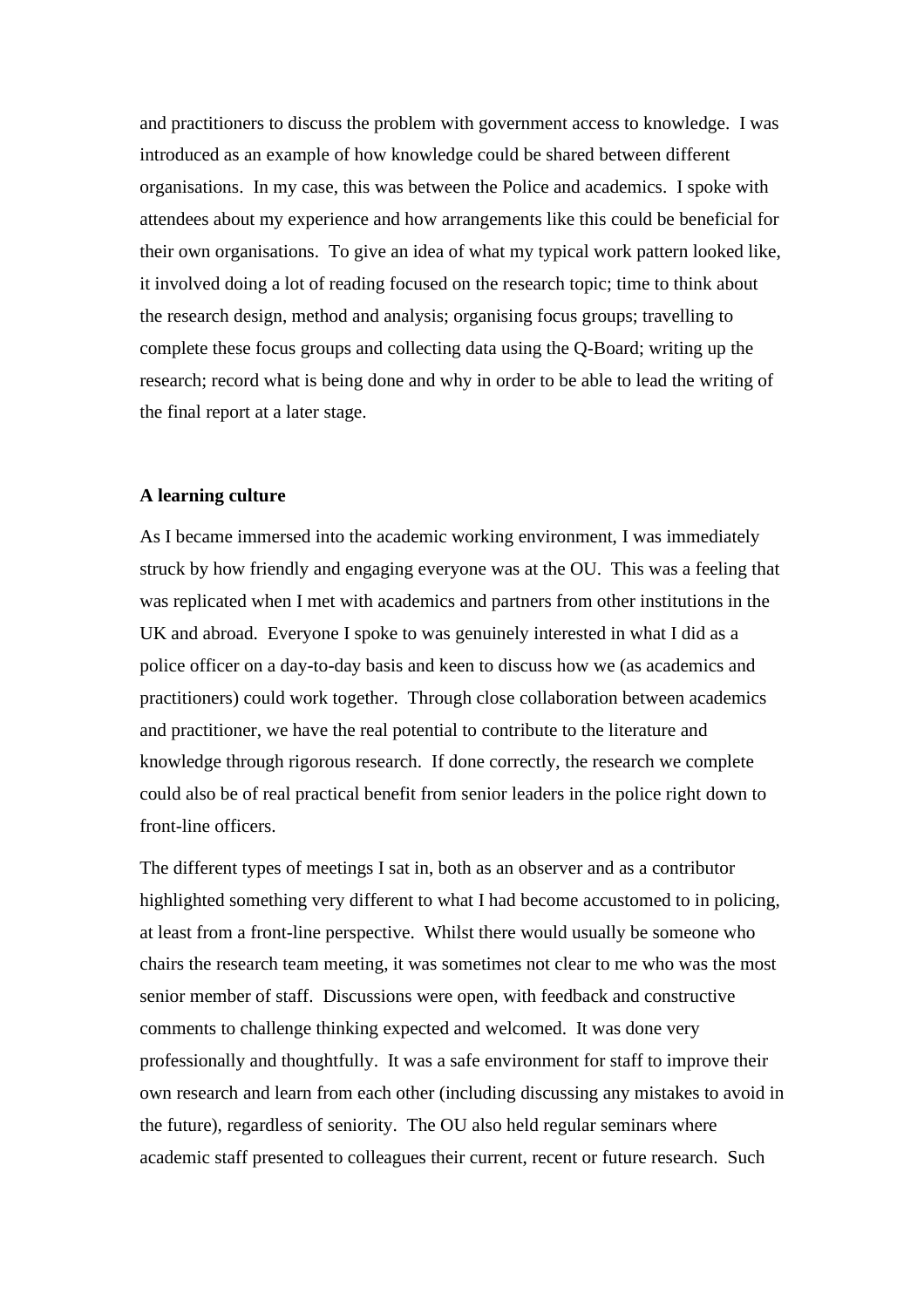activities help to foster a learning environment. Experiencing this first hand allowed me to take away two points.

Firstly, for the majority of meetings I had been involved with in policing, it was abundantly clear who was the most senior member of staff. Does such an atmosphere inhibit learning, prevent challenge and hinder openness? The experience has definitely made me more aware of how I deliver briefings or chair certain meetings. When young officers approach me to ask a question and say "Sarge", I cannot help but cringe on the inside. This never used to be the case before I went on the secondment because I was so used to hearing it around me on a daily basis. It was the norm. I can sometimes sense the nervousness in their voice, especially those who do not know me. Whilst I appreciate the term, along with "Ma'am" and "Sir" are used out of respect, evoking a sense of tradition and perhaps even nostalgia, I can't help but feel they create a barrier. As soon as I say to the officers to call me by my first name, I can immediately see that they are less tense and appear to speak more freely. Some refuse to do so, reinforcing the idea that it is deep within the culture of such a hierarchical organisation. However, even for those who are not used to dropping the formalities, the invitation alone was enough for me to see they felt more at ease to talk. Does something so simple like dropping a formality enhance the flow of information and ultimately lead to better decision-making? This is only my observation, so in the spirit of EBP, it is not evidence but might be something worth exploring through further research. It's such a small thing, but to me, it makes such big difference in improving communication between ranks. I accept that a transactional style of leadership is without doubt needed in certain scenarios like a public order situation or commanding a crime in action (such as a kidnap), but how often are officers in that situation?

Secondly, it feels to me that policing has some way to go before it can have such an open mind towards learning, at least on an individual level. A number of officers and staff can have negative feelings towards any form of *"constructive criticism"* and become defensive. They may be inclined to immediately think about how they can defend their actions or decisions rather than actively listening to the comments being made. Perhaps this reflects the nature of policing. The police are in the public eye and the media are quick to react to our apparent failures and slow to report our positive contributions. The current discourse internationally about public trust in and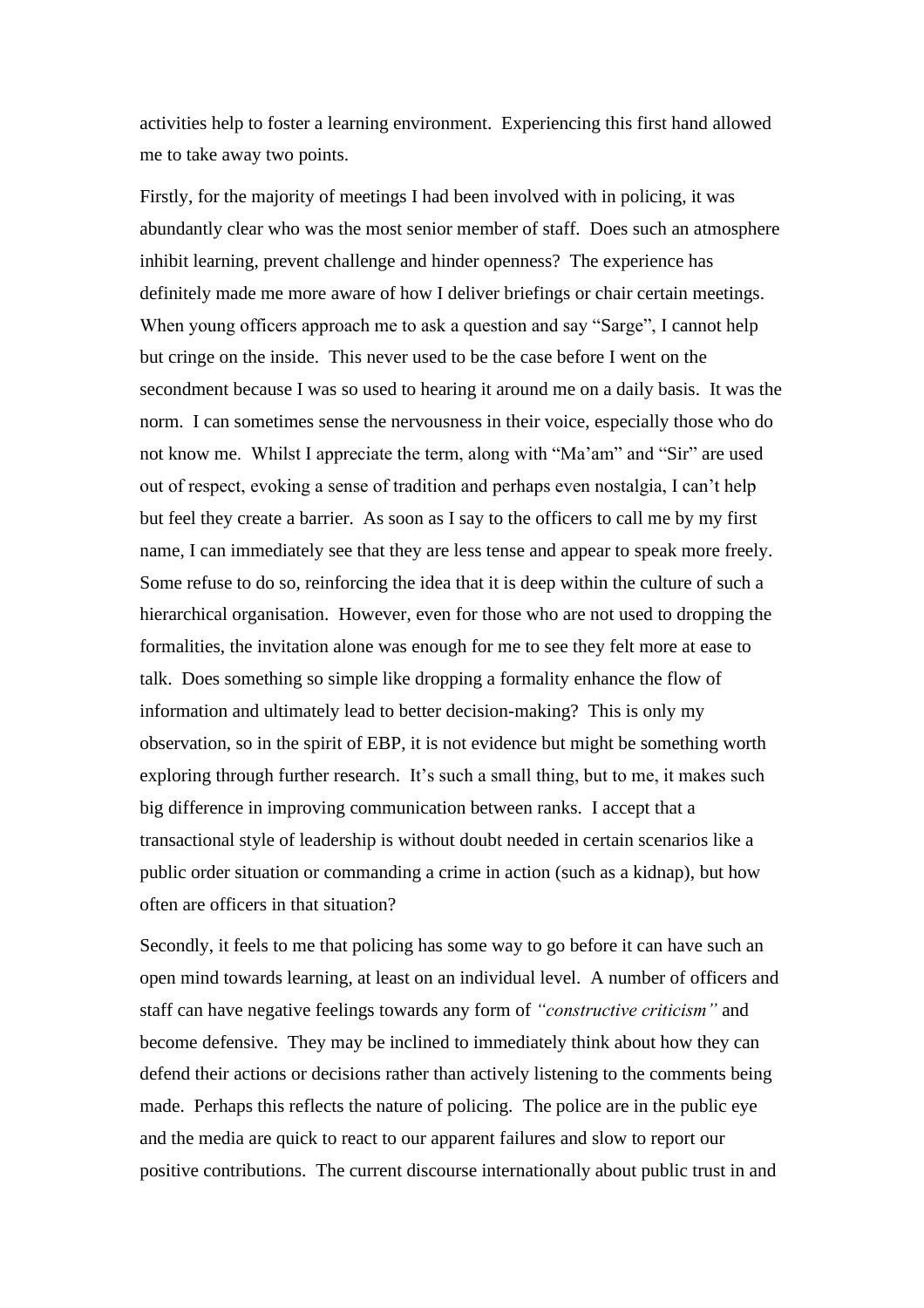engagement with the police adds to this scrutiny. It may also be how feedback is delivered internally in such a hierarchical organisation, where the use of terms such as "*negative* feedback*"* and *"*constructive *criticism"* can set the wrong tone. As a supervisor, I still have a hard time convincing officers that "Development Plans" or that a meaningful Continuous Professional Development entry on their record are not terrible things. I think part of the reason for this is because they are used to be called "Action Plans" and would only be given to underperforming officers. Their mindset could be such that if they are asked to improve regardless of whether or not they are performing well, it is a seen as career damaging criticism. This is a branding and cultural problem, where the old negative perceptions and reputation of such learning discussions still prevail.

Part of the problem could be that as a fast-moving organisation, reacting to the environment around us whilst also actively preparing for what could happen leaves little to no time for genuine praise and meaningful coaching at the individual level. Officers may feel as though their hard work go unrecognised or that their career aspirations become stifled because their personnel records do not show them to be a perfect police officer. It should be the norm for every single officer at every rank to be improving on something. I am talking about meaningful and genuine personal development and not just entries on their records for a compulsory force wide or departmental-wide course. This shift in mind-set is going to take more than just time and cannot simply be driven from top down. There is a recognition of this within my organisation. An example of this is how TVP have invested in getting outside speakers and organising conferences for front line supervisors such as Seargents and Inspectors. These days also include workshops designed to reinforce the message that we are striving to be a learning organisation. Such opportunities used to be reserved to more senior members of staff.

If the police fail to rid itself of a blame culture then officers would be reluctant to make decisions. This would only serve to foster a climate of fear and unfairness that would prevent learning (Chase, 2018). This may create an imbalance that could lead to a workforce that feels undervalued, demoralised and insecure. I am aware that nationally and definitely within my own organisation, there is a push to move away from a blame culture to one that is learning. I expect this to take considerable time and imagine that as the policing culture changes, there will be moments where the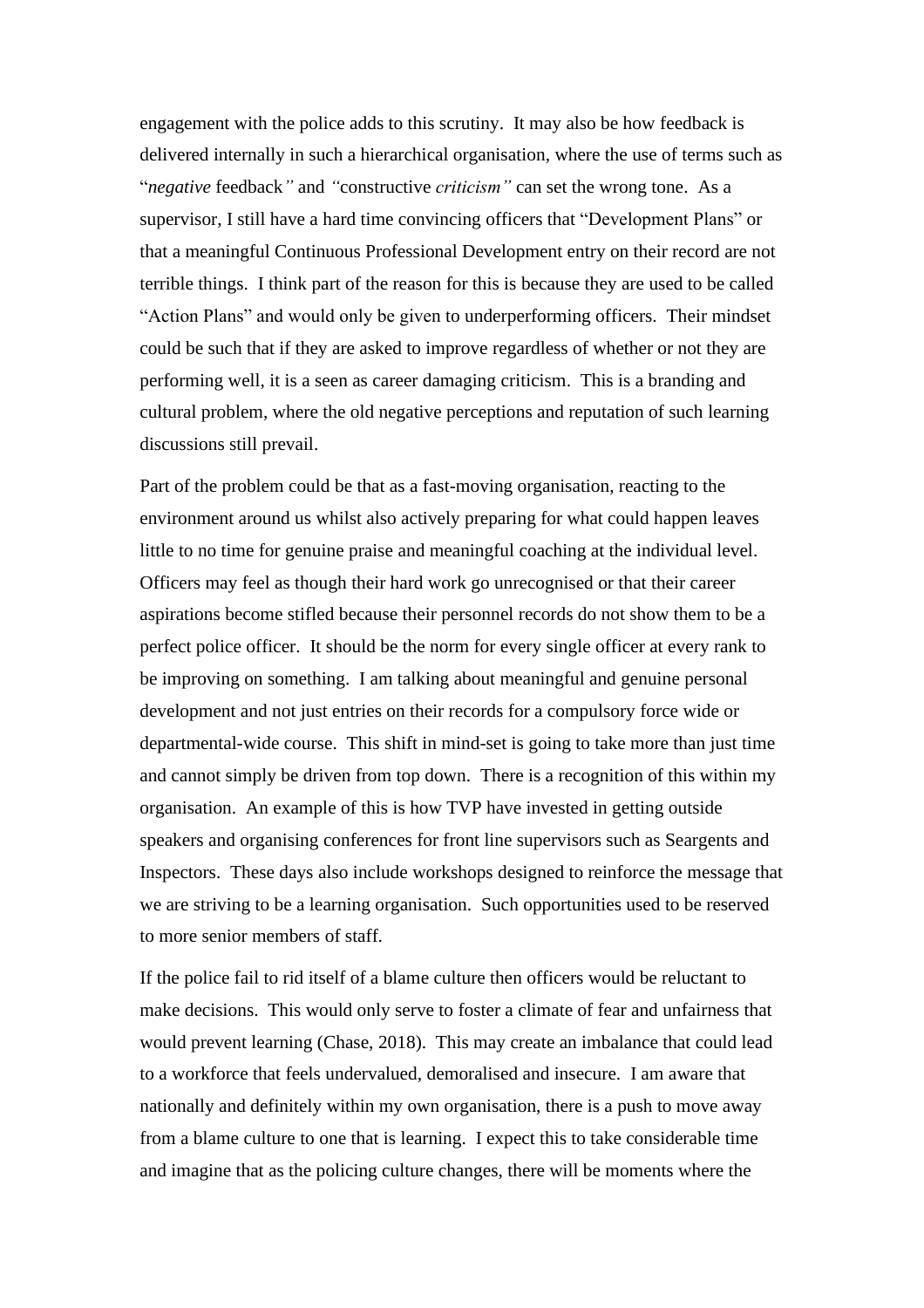urge to blame is too strong to resist. We are all human after all and our natural instinct is on self-preservation. As a result, strong leadership at all levels is required to resist any political pressure or personal temptation to find someone to blame for a mistake regardless of how catastrophic it may be (except in cases of serious misconduct or gross negligence). In addition, the message that the organisation is striving to become a learning one must be continually re-enforced. Failure to deliver the right leaders who would support the message being delivered will result in a workforce who is not convinced and reluctant to report any mistakes. It would only take one example of someone being blamed unfairly for all the hard work and progress to be undone, and trust to be lost.

#### **Escape or co-creation?**

Everyone I met was not only interested in what I did as a police officer, but equally how I was able to find and "*escape"* onto such a secondment. *Escape* is not my word. It was a word repeated several times to me by some of the people I met. It is as if from an outsider's perspective, they see policing as quite insular, inward looking and the only time an officer can experience the outside world is by escaping. Is there an 'us' (the public) and 'them' (the police) attitude? If that is the case, then it's a far cry from the Peelian Principles: *"the police are the public and the public are the police"*. Similarly, officers who have used this term to me may be implying that they are trapped within something. Whether or not such a view reflects reality is debatable. They could have said it as a way to make conversation or merely repeating what the media portrays, but for people to use such a word is interesting in itself. Now that I have returned to Thames Valley Police, I have held training sessions, conducted presentations and advised on various aspects of policing research within my own organisation and with other police forces. The Q-Board has been adopted by Thames Valley Police and other police forces to train police officers and also using it as a public engagement tool. Some front-line officers who have used the Q-Board have reflected on the many activities the Police as whole pursue and it has helped to remind them that they are part of something much larger than the specific department they work within. The work has interested police forces as far away as Australia where I was invited to present as a keynote speaker on the Q Board and Missing Persons (another area of policing I am interested in). However, I believe my most valuable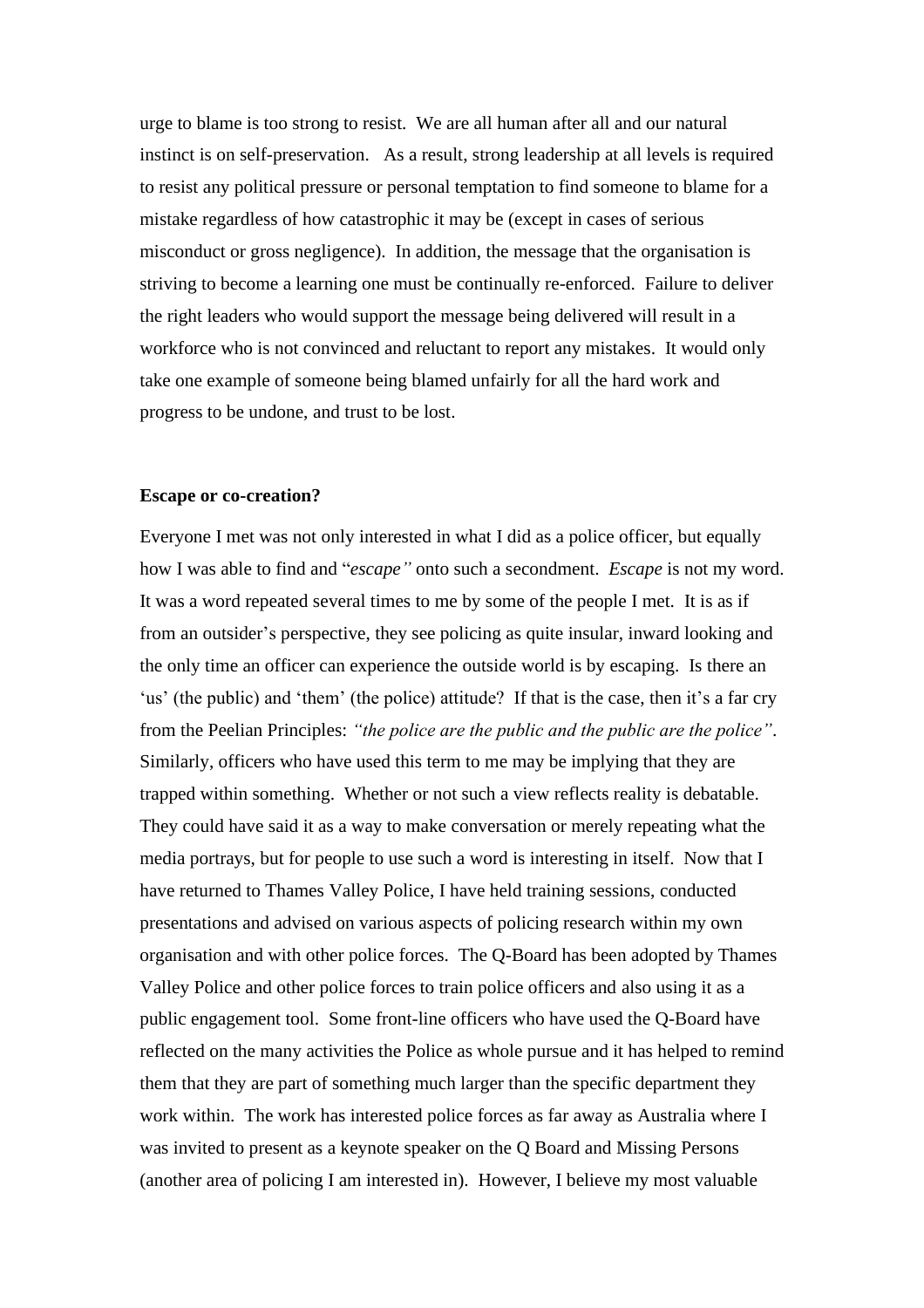contribution are not these various outputs, but in changing views of officers who approach me and ask me where I have been and what I have been up to for those months away. Some of these officers had the impression that the time away was like a holiday. Fortunately, when they understood that what I ended up doing was of real use to them, they could then see the benefit of the time away and how useful research can be. For example, the possibility that the Q-board could help reduce police complaints because the public better understand police priorities. In addition, it has introduced a tool that has the potential to start a dialogue with harder to reach communities which may help make their jobs easier.

I have realised that police practitioners and academics conducting police research are not at all that different from one another. Both groups have one main common goal: to improve the society we live in. They achieve this goal in a different manner, but arguably no method is inferior to another. In fact, they naturally complement each other and it is a shame that real collaborative forms of research where practitioners become part of an academic research team are not the norm across the UK. This brings me back to the Evidence-Based Policing movement. Policing in the UK and some other countries have started to push for a better understanding of the benefits and harms of police activity. An understanding that is grounded in good research. The aim is to try to ensure that police action and decisions are based on the best available evidence. However, I can't help but feel that there is a key missing component. There needs to be an equal push towards the co-creation of research. We need to get beyond the days when academics completed research only for the police to disregard because their response is either: *"we knew that already"* or *"we can't apply this practically to real day-to-day policing"*. Equally, when police do their own research, only for academics to say: *"it's not real research" or "the methodology is flawed so the findings are unreliable"*. There needs to be a more symbiotic relationship between police and academics. EBP is substantially advanced when both groups no longer work in silos. Simply for the police to provide data to academics and waiting for the results is not collaborative, nor is it co-creation. Both parties need to have a vested interest in the research being conducted and understand both the academic *and* the police operational decisions that are relevant to the study. The research needs to have the flexibility to adapt and grow according to needs of both to ensure it is useful. This may actually mean for certain types of studies, the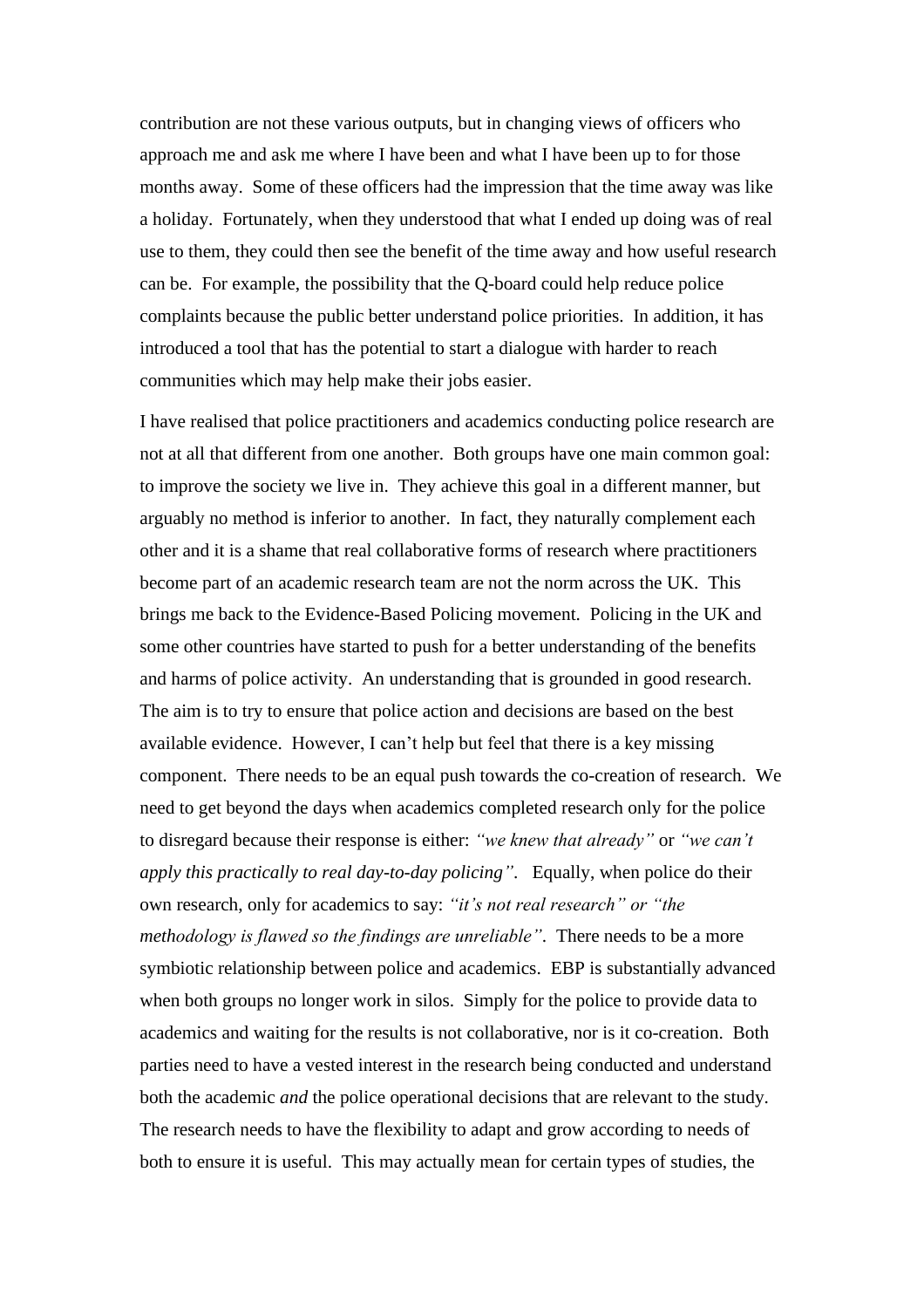research question is changed or improved, either in the planning stage or part way through. Without this continuous dialogue, a research project may continue on rails heading in a direction that is of little or no use to police officers and practitioners. One of the best ways to avoid this, in my opinion, is to second an officer or police staff onto the research project itself. This may not be practical or possible in every research project, but it should be something that is seriously considered.

So back to my question at the start about EBP: why has it taken so long? From my observations having spent time away, academics have always been enthusiastic about research in policing. I suspect it has taken half a century or more to get to where we are because officers have never felt the need for research. After all, we've lasted since the early  $19<sup>th</sup>$  century (Metropolitan Police Act 1829), so why change how we do things? Who would really want someone to potentially provide evidence that what they've been doing all this time may not only be ineffective, but could potentially cause harm? As a result, I suspect academics have had a hard time in persuading the police of the benefits quality research could provide. Even once they gain access to some of the police data, there is then the issue of data quality. Frontline police officers would not have data quality that is sufficient for research at the forefront of their minds after dealing with an incident. Sherman (2013) presents a causal model that may help to explain the rise of EBP. It could be that the cumulative effect of external demands (political, social and financial) on policing over time has forced police leaders into action. These external demands are transformed by policing leaders who have the foresight and skill to identify critical issues that require research. These types of talented leaders can take 20 or 30 years to appear due to a lag in recruitment conditions, which is highly dependent on police salaries and research funding (Sherman, 2013).

# **Attitudes and cultures about secondments**

Going back to my original comment about the 0.7% time span of a secondment in a career. Despite the period of time I've been away taking up hardly any of my potential 37-year career, the time away is not the issue. The real issue here is persuading officers that not only is it safe for their careers to gain experience by working with policing partners, but it could be beneficial for their personal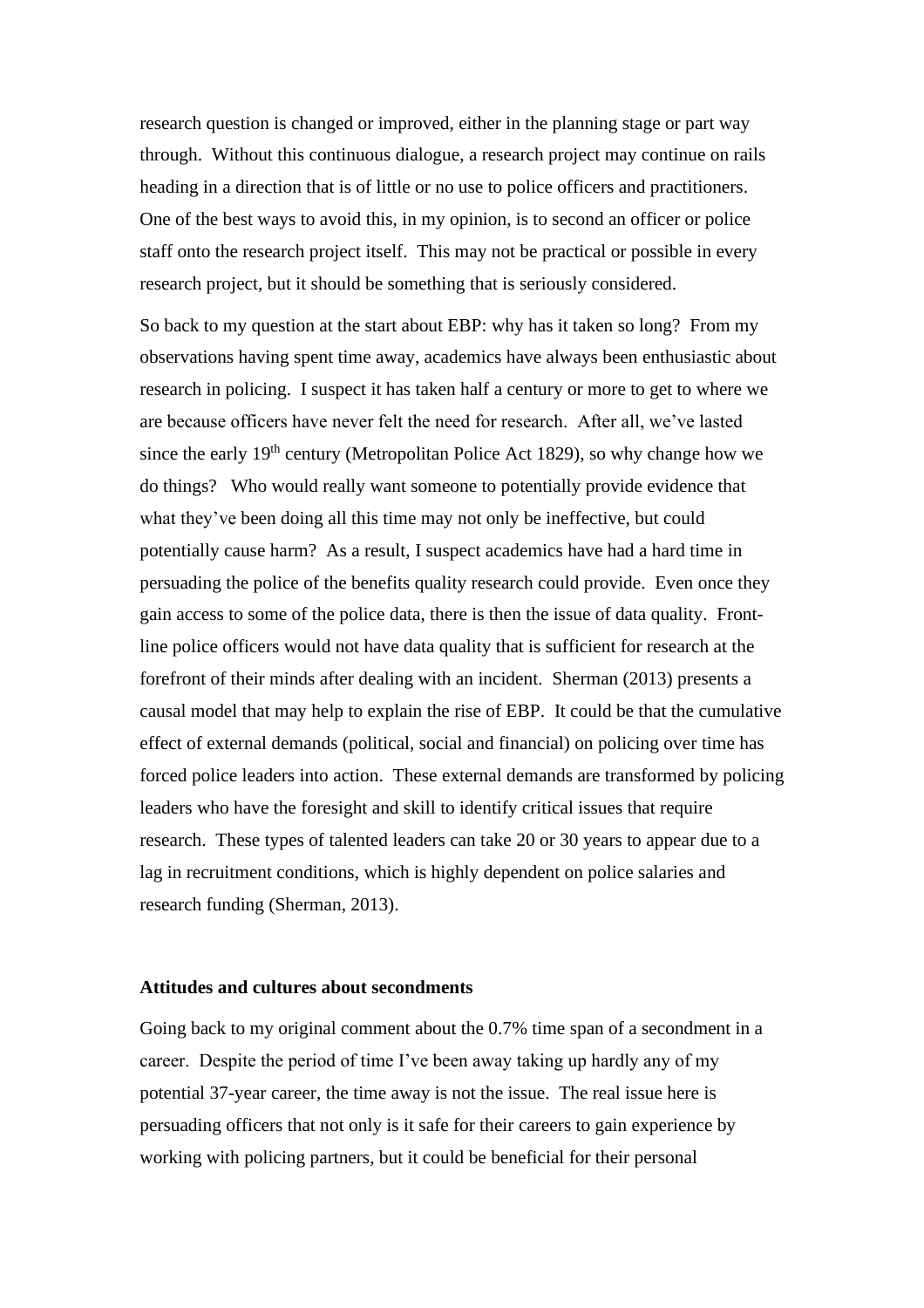development and for the organisation. There is a need to develop *"a positive attitude towards these career decisions [to] encourage greater recognition of the value that external experience can bring"* (College of Policing, 2015, p. 27). Comments made in jest to me such as "*have you had a nice break?*" only help to reinforce perceptions that somehow secondments away from the police are a holiday and not seen as "proper" police work. In the same way it can be difficult to assess the value-added to society on a certain policing activity, it would be misguided to simply put a time or financial cost on the value of secondments. Officers not only bring back to policing the experiences they have gained but also add value to their host organisations, not least the public confidence and trust such engagement creates. Secondments such as the one I have just completed also allows time to reflect and think about what it means to be a police officer for that individual, allowing them to return more enthusiastic and committed. I recognise that with continued austerity, it is difficult to find the money to release officers on secondments unless they are funded fully or in part by the host organisations. I believe this is where many police forces maybe missing an opportunity and selling themselves short. Its greatest assets are in its people and it is not unusual to see over 80% of a Police Force's budget spent on its employees. Officers are highly skilled and professional. If we are able to show potential host organisations the mutual benefit that could be gained, then I am confident that many will see the value in funding such secondments. Whilst there are many positive aspects to a secondment, one thing I was mindful of was ensuring that I did not de-skill or lose the networks I had created before going away. To mitigate this, I made a conscious effort keep in regular contact with my colleagues. The benefits of a short secondment far outweigh any drawbacks in my opinion.

It will take time for police culture to change. It will take much longer and will be more difficult if the vast majority of officers spend their entire careers without any experience away. I appreciate that whereas opportunities used to be few and far between, the current climate with constrained budgets, coupled with officer recruitment and retention difficulties mean that the situation is unlikely to improve in the immediate future. This is shame. Even if the situation improves to an extent that would allow the provision of secondment opportunities, this may still not be enough. Officers will need encouragement. There needs to be an active push to reassure officers that going away does not harm their careers. The Police should not fear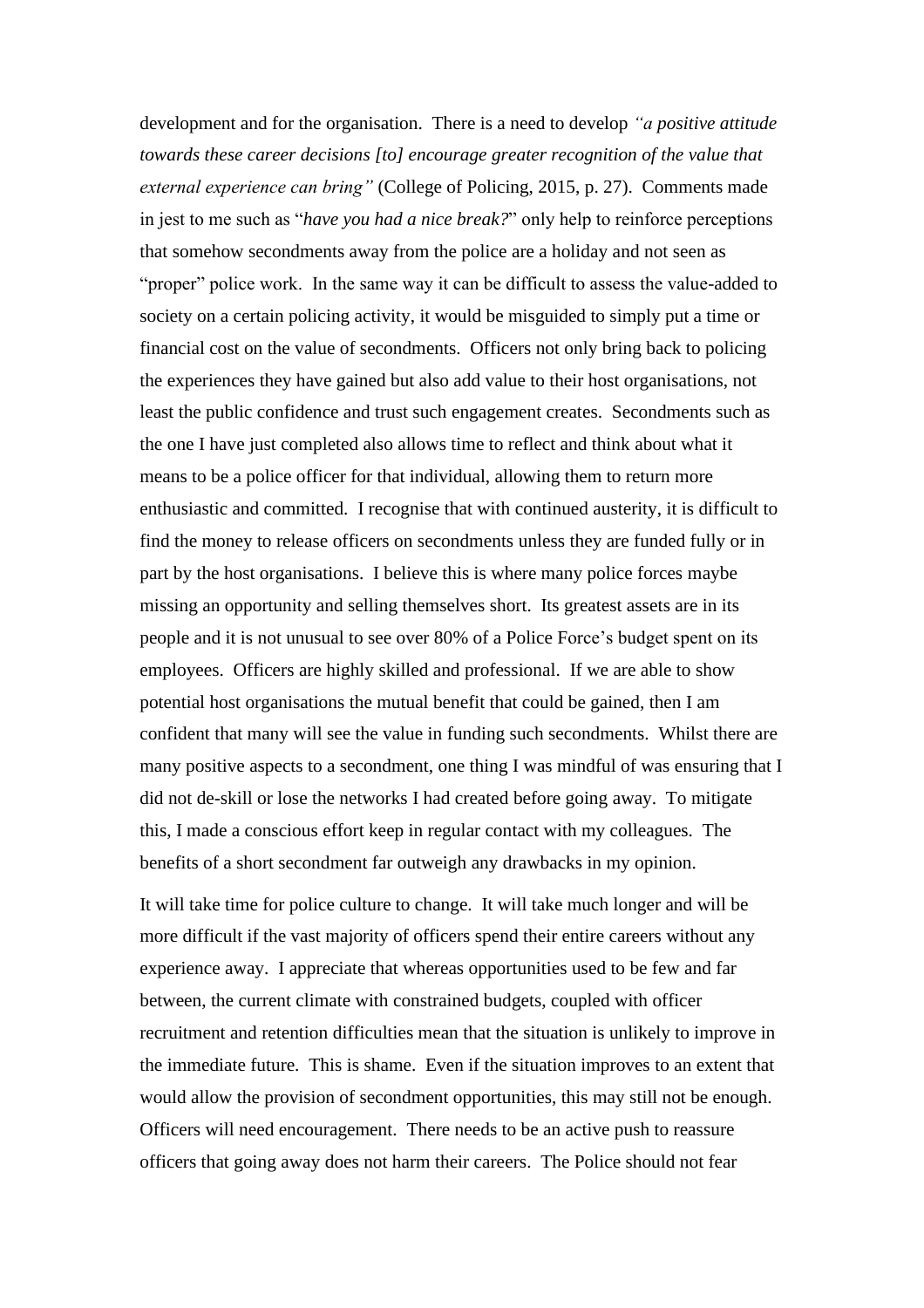letting their officers go on secondments. If the right environment is created, it will draw them back and more importantly, that they would not be seen as less of a police officer on their return. From my perspective, the secondment has more than fulfilled what I had hoped to achieve from it. Not only have I further developed my academic research skills, but also I have taken away something much more valuable. It has given me a reminder that the public and our partners genuinely value what the Police do and are really interested in helping us make the society we all live in safer. I have returned more positive about the future of policing and feel a sense of responsibility to share everything I have experienced with my fellow officers.

# **Acknowledgements:**

I wish to thank Thames Valley Police for releasing me on the secondment and providing me with other opportunities to learn. I am also grateful to the Open University for opening their doors to me and making me feel so welcome.

#### **References:**

College of Policing (2015) 'Leadership Review'. The College of Policing, June 2015. Available at: [http://www.college.police.uk/What-we-do/Development/Promotion/the](http://www.college.police.uk/What-we-do/Development/Promotion/the-leadership-review/Documents/Leadership_Review_Final_June-2015.pdf)[leadership-review/Documents/Leadership\\_Review\\_Final\\_June-2015.pdf](http://www.college.police.uk/What-we-do/Development/Promotion/the-leadership-review/Documents/Leadership_Review_Final_June-2015.pdf) (Accessed

Accessed  $26<sup>th</sup>$  April 2017)

Barry, J. & Proops, J. (1999) 'Seeking sustainability discourses with Q methodology'. Ecological Economics, vol. 28, pp. 337-345

Hartley, J. (2017) 'Optimism of the will in the cocreation and use of research by academics and practitioners'. Public Money & Management, May 2017. Available at: [http://dx.doi.org/10.1080/09540962.2017.1291220](http://dx.doi.org/10.1080/09540962.2017.1291214) (Accessed 26th April 2017)

McKeown, B. & Thomas, D. (1988) 'Q Methodology'. Thousand Oaks: Sage Research Methods

Sherman, L. (2013) 'The Rise of Evidence-Based Policing: Targeting, Testing and Tracking'. Crime and Justice, 42:1, 377-451